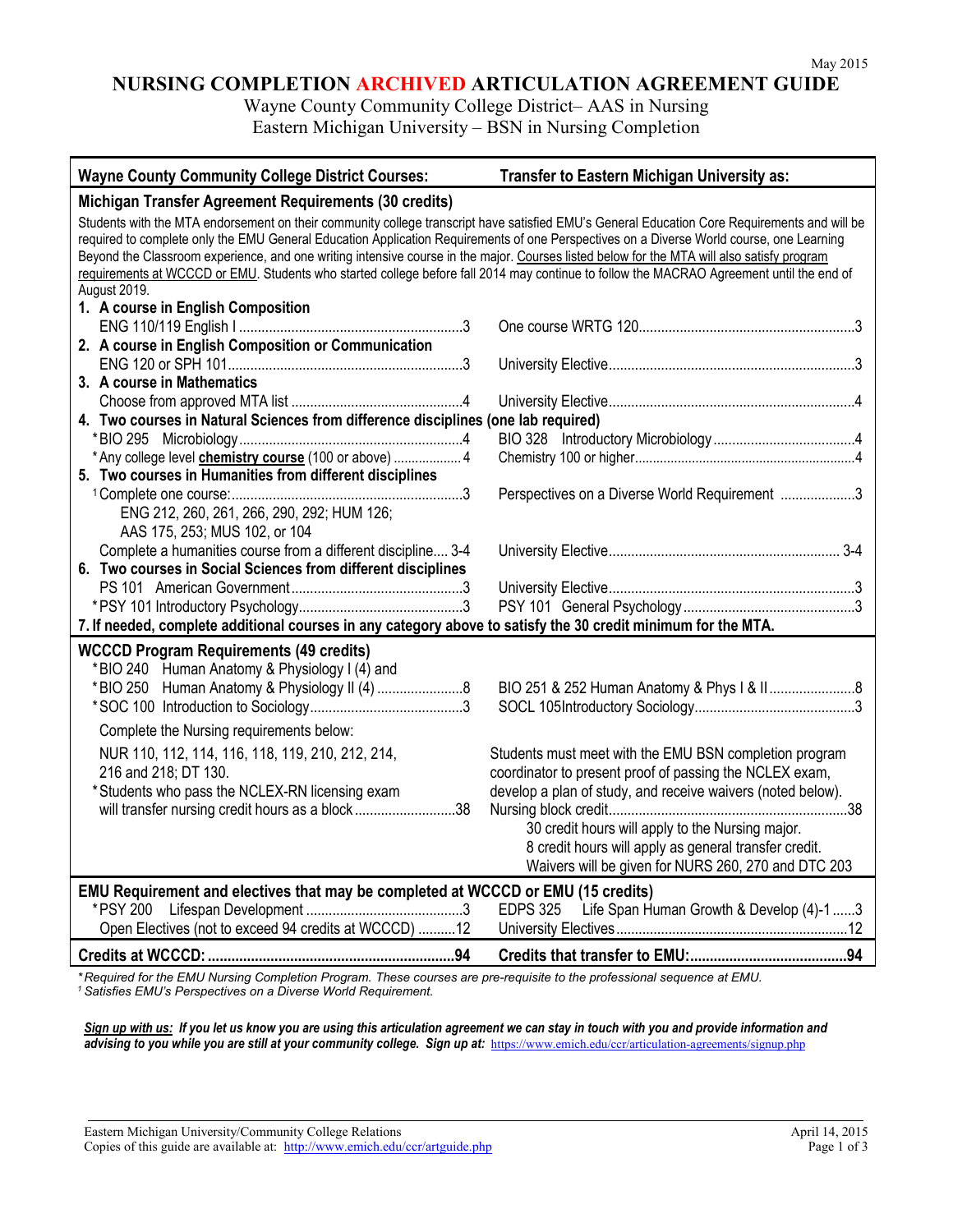## **NURSING COMPLETION ARCHIVED ARTICULATION AGREEMENT GUIDE**

Wayne County Community College District– AAS in Nursing Eastern Michigan University – BSN in Nursing Completion

| Suggested Sequence for completing the program:<br><b>Pre-Admission Requirements (7 credits)</b><br>IHHS 200 Reading and Writing in Nursing Studies 3<br>Semester 1<br>(9 credits)<br>Major Requirements (23 credits total)<br>IHHS 200 Reading and Writing in Nursing Studies3<br>NURS 265 R.N. Essentials of Prof Nursing Practice I 3<br>Semester 2<br>$(6 \text{ credits})$<br><sup>1</sup> NURS 365W RN Essentials of Prof Nursing Practice II 3<br>NURS 265 RN Essentials of Professional Nursing Practice I3<br><sup>2</sup> NURS 451L4 Community Health Nursing Clinical 3<br>(5 credits)<br>Semester 3<br>NURS 465 R.N. Essentials of Prof Nursing Practice III 3<br>NURS 365W RN Essentials of Professional Nursing Pract II 3<br><b>Consult Nursing Completion Advisor for suggested courses</b><br>*Semester 4<br>(7 credits)<br>NURS 465 RN Essentials of Professional Nursing Pract III 3<br>*Semester 5<br>(5 credits)<br>2NURS 451L4 Community Health Nursing Clinical 3<br>Note: If sufficient credits hours are not transferred, additional<br>credits must be completed at EMU to satisfy the minimum of<br>124 credit hours required to graduate.<br>*Semesters 4 and 5 may be switched in the sequence.<br>Note: All coursework for this degree must be completed within six<br>The Nursing Completion Program is offered at a number of<br>years of taking the first 200 level NURS course at EMU.<br>EMU regional centers (including in Detroit) and on-line.<br>Contact the BSN Completion program coordinator for more<br>information. | <b>Completion of EMU's Nursing Program</b> |  |
|----------------------------------------------------------------------------------------------------------------------------------------------------------------------------------------------------------------------------------------------------------------------------------------------------------------------------------------------------------------------------------------------------------------------------------------------------------------------------------------------------------------------------------------------------------------------------------------------------------------------------------------------------------------------------------------------------------------------------------------------------------------------------------------------------------------------------------------------------------------------------------------------------------------------------------------------------------------------------------------------------------------------------------------------------------------------------------------------------------------------------------------------------------------------------------------------------------------------------------------------------------------------------------------------------------------------------------------------------------------------------------------------------------------------------------------------------------------------------------------------------------------------------------------------------------------|--------------------------------------------|--|
|                                                                                                                                                                                                                                                                                                                                                                                                                                                                                                                                                                                                                                                                                                                                                                                                                                                                                                                                                                                                                                                                                                                                                                                                                                                                                                                                                                                                                                                                                                                                                                |                                            |  |

*<sup>1</sup> Satisfies EMU's Writing Intensive requirement*

*<sup>2</sup> Satisfies EMU's "Learning beyond the Classroom" requirement*